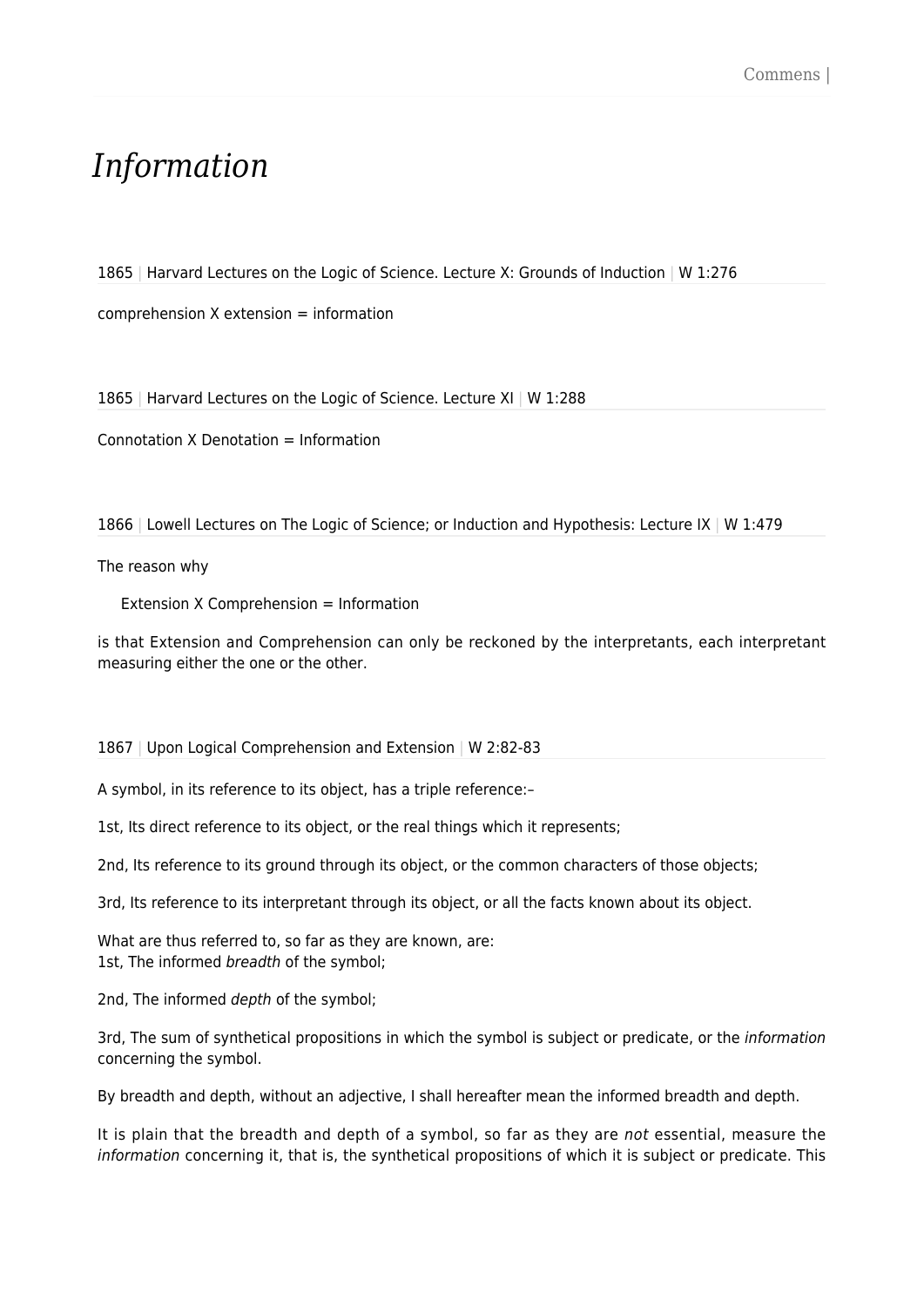follows directly from the definitions of breadth, depth, and information. Hence it follows:–

1st, That, as long as the information remains constant, the greater the breadth, the less the depth;

2nd, That every increase of information is accompanied by an increase in depth or breadth, independent of the other quantity;

3rd, That, when there is no information, there is either no depth or no breadth, and conversely.

These are the true and obvious relations of breadth and depth. They will be naturally suggested if we term the information the area, and write-

Breadth  $X$  Depth = Area.

## 1867 | On a New List of Categories | W 2:59; CP 1.559

…there is, first, the direct reference of a symbol to its objects, or its denotation; second, the reference of the symbol to its ground, through its object, that is, its reference to the common characters of its objects, or its connotation; and third, its reference to its interpretants through its object, that is, its reference to all the synthetical propositions in which its objects in common are subject or predicate, and this I term the information it embodies. And as every addition to what it denotes, or to what it connotes, is effected by means of a distinct proposition of this kind, it follows that the extension and comprehension of a term are in an inverse relation, as long as the information remains the same, and that every increase of information is accompanied by an increase of one or other of these two quantities.

1893-1895 [c.] | Division III. Substantial Study of Logic. Chapter VI. The Essence of Reasoning | MS [R] 409:104; CP 4.65

... I use the word *information* to mean a state of knowledge, which may range from total ignorance of everything except the meanings of words up to omniscience; and by *informational* I mean relative to such a state of knowledge.

1901-1902 [c.] | Definitions for Baldwin's Dictionary [R] | MS [R] 1147

Information [L. informatio, a sketch, imperfect knowledge.]

The total of all the propositions, accepted in a given state of knowledge, which involve a given term, are independent of one another, and are not implied in the meaning of the term, considered as a quantity belonging to the term in that state of knowledge, this quantity being at once proportional, in a vague sense, to the informed breadth, and to the informed depth of the term.

1903 | Lowell Lectures of 1903. Lecture III. 2nd Draught | MS [R] 463:13